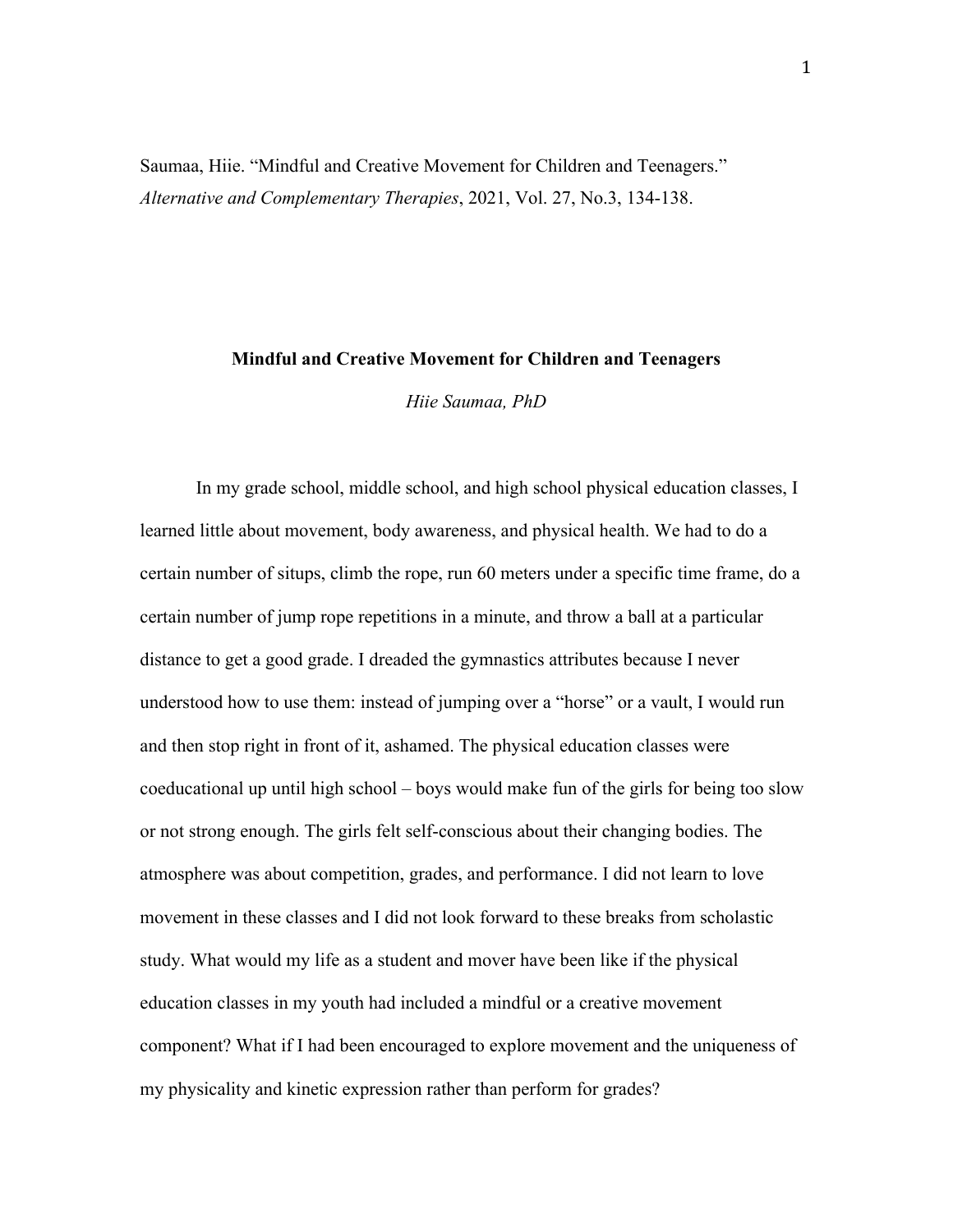In what follows, I will take a look at some ways in which mindful and creative movement can serve the population of children and teenagers. By mindful movement, I refer to practices and movement experiences where the participants are guided to sense how their bodies feel as they move. Somatics is an umbrella term for a variety of body awareness practices that teach how to feel the body from the inside out – noticing sensations such as tightness, expansion, warmth, tingling, ease, relaxation, pain, and so on.<sup>12</sup> A somatically tuned movement class teaches participants how to connect to their breath, muscles, bones, organs, and tissues, how to be aware of what is happening inside of the body, and how to adjust movements and posture so that participants feel better and move with greater ease, balance, and comfort. The emphasis is not on the outer performance and measuring one's skills, body type, and physical ability against someone else's.

Typically, somatic or mindful movement methods like the Alexander Technique, the Feldenkrais Method®, Body-Mind Centering®, Continuum Movement®, SuryaSoul®, Nia dance, JourneyDance™, and 5Rhythms have been developed with adults in mind. These practices ask for curiosity about one's self and one's movement, the ability to slow down and pay attention to the body from the inside out. Would somatic dance, mindful movement practices, and therapeutically oriented movement methods be of value to children and young adults? In what way?

#### **Yoga and Mindfulness**

Yoga for kids and teenagers is a growing trend. Teaching children and teenagers breathing practices, meditation, and yoga poses is gaining in popularity. A Yoga class is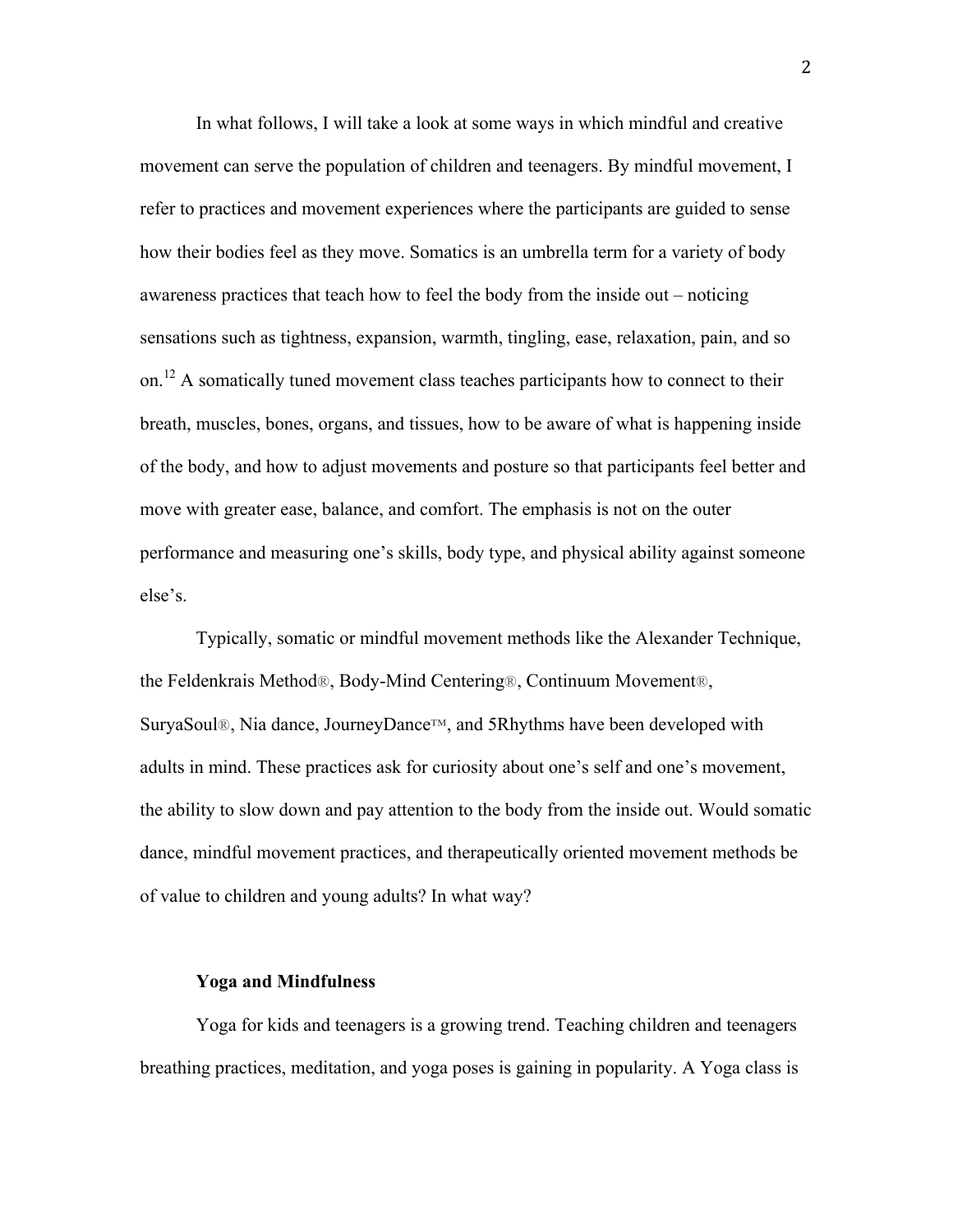taught somatically or mindfully if the focus is not just on physical performance and the outer look of the postures but the students are also guided to feel, sense, and connect to the inner world. Taking time for a guided meditation, or a few minutes to focus on inhaling and exhaling, or practicing yoga postures can help students focus and lessen stress and anxiety. According to Zelazo and Lyons, emerging research suggests that ageappropriate mindfulness exercises are feasible to use with young children and may foster healthy development of self-regulation, which has implications for children's performance in school and their emotional and social development.<sup>3</sup> In one study, a sample of preschool children randomly assigned to a brief mindfulness training program showed improved sustained attention and perspective taking.<sup>4</sup>

Yoga postures, meditation and breathing practices, and training in physical awareness can help students manage their emotions and, particularly in teenagers, counter feelings of frustration, anger, rebelliousness, stress, and overwhelm. Kristin Bruning, MD, noted in a recent roundtable discussion on training youth in mindfulness that in her practice as a child psychiatrist, she has observed that "many of these young people lack skills – actual techniques they can utilize – to manage their anxious and negative thoughts and intense feeling states."<sup>5</sup> The participants of this roundtable argued for the efficacy of mindfulness techniques in helping young people adopt critical coping skills, make healthy changes in their thinking patterns, and lessen reactivity, anger, and self-criticism.<sup>6</sup>

Ann Moradian, a choreographer, movement artist, and a Yoga instructor, has created a program called "Survival Skills for Teenagers," in which students learn, over the course of six weeks, how to notice their physical sensations and connect their skills of physical awareness to challenging situations in their lives.<sup>7</sup> Moradian combines elements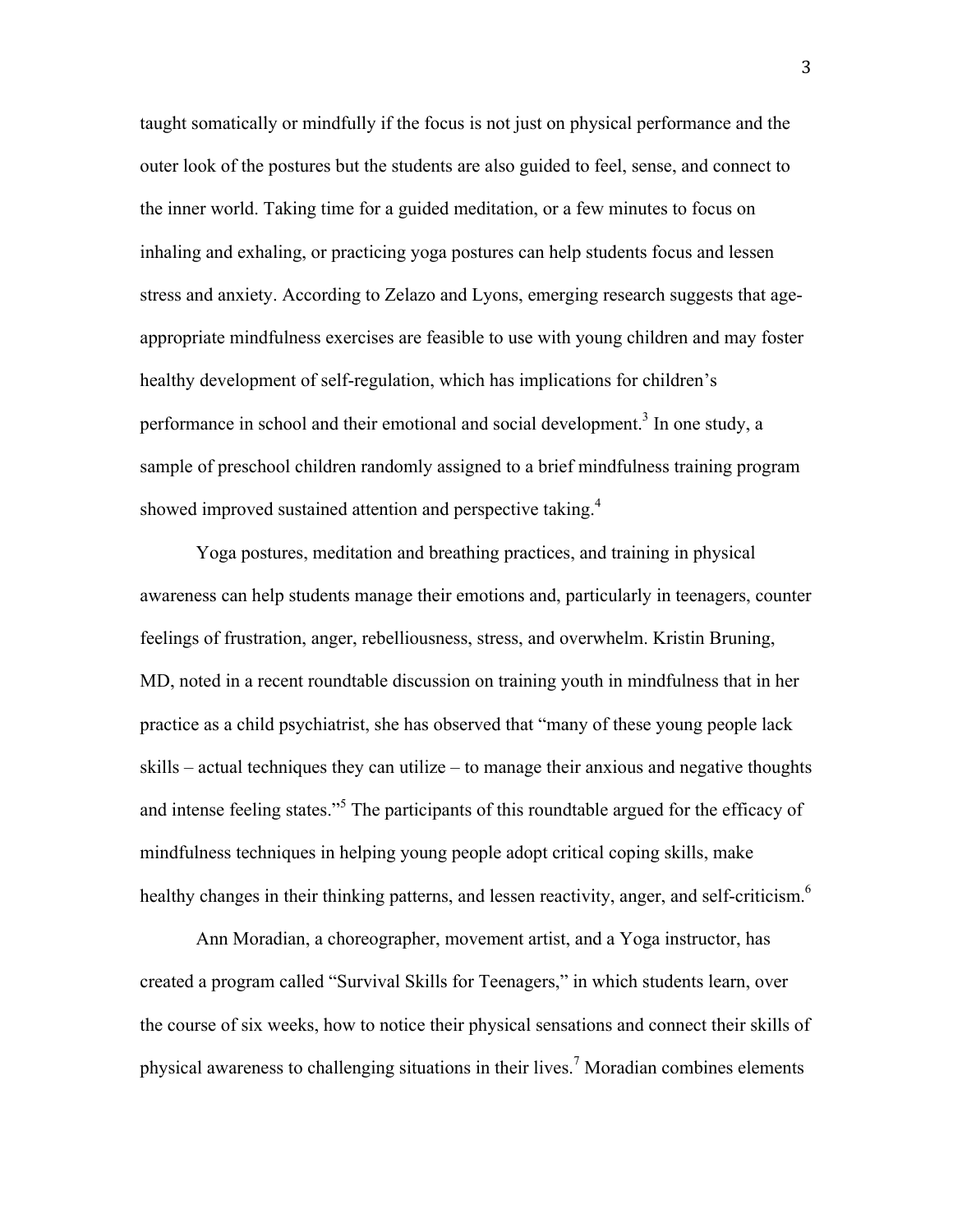from Yoga philosophy, martial arts, and mindfulness practices to help the participants take the reins in their lives and enjoy making choices, so that they can stop thinking of themselves as victims and passive participants in their lives. In each session, the teenagers turn inward and connect to their physical sensations to get information about how they feel emotionally and physically.

The first task is to identify the feedback that the body is constantly providing. For example, when turning their awareness inward, a student might discover that physically he/she feels discomfort, pain, or tightness. The second task is to do something about this feedback: to change the position of the body, to stretch, to stand up and move, to rest. Students will learn that options are constantly available for them, on the level of physical movement but also on the level of how they act in life. "We are constantly making choices," Moradian explains. The classes show the students how to be creative and responsive to what they are encountering in their body.

A yoga practice, mindfully taught, is excellent for helping participants get to know their mind and how it works. Yoga can be defined as "the stilling of the whirling of the mind," Moradian notes. It helps us understand "where you create an interaction between stimulus and response – in what moment you make a choice," she said. "Rather than jumping to a judgment about 'negative' and 'positive' or 'good' or 'bad,' which narrows us into an emotional cycle, I ask them to discern what it is that they are encountering. What do you meet and how do you respond," Moradian explains. "We feel what we feel – we cannot tell ourselves to feel differently, really. But we do have control over how we choose to respond," she says. With these movement based classes, Moradian helps students understand who they are, what they need, and how they feel;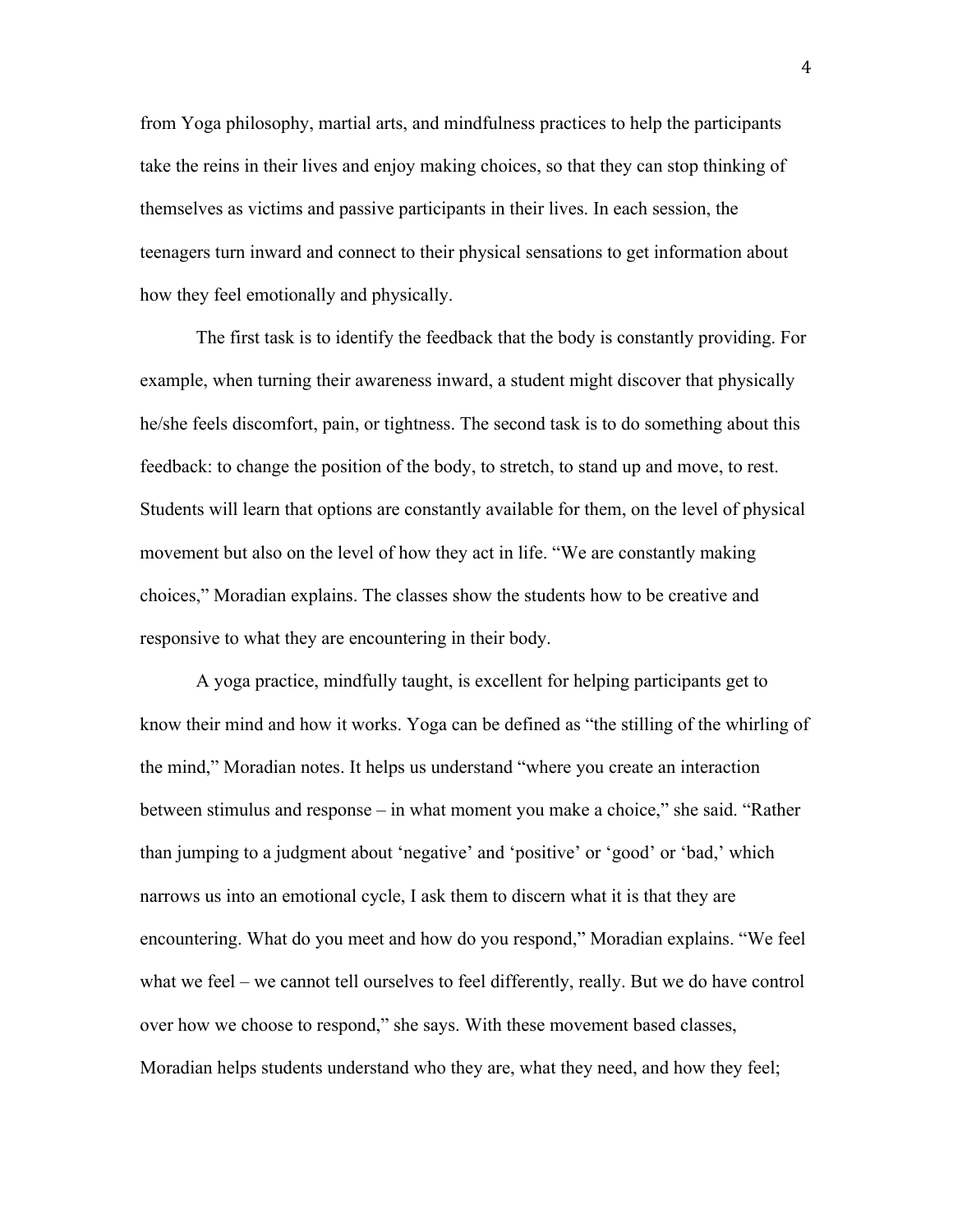how to be a whole happy human being and feel confident and have skills. Students are "allowed but not directed" – there is a space and time for them to explore. "You can't have an agenda to make them feel a particular way or act in a particular pre-conceived way. Every adult in their lives has an agenda for them. My job is to be with them and to see what they need, to be fully present," Moradian says.

#### **Therapeutic Movement**

Mindfulness and dance practices can be beneficial to children and teenagers with special needs. Corinne Ott, certified dance movement therapist and adjunct professor of dance therapy at Université Paris Descartes Institut de Psychologie, has worked with children with special needs for over ten years, in the United States and in Europe. The children, in the age range of five- to ten-year-olds, have come to her with a wide variety of special needs, such as the Kabuki syndrome (which might include growth delays, intellectual disability, distinctive facial features, and skeletal abnormalities), twins born without a part of their brain, selective mutism, developmental damage as a result of epileptic seizures, undetected hearing loss that has affected development, and behavioral issues.

Dance movement therapy sessions have a structure – a set beginning, a movement exploration, working with elements students have gathered or learned, and a conclusion – but the sessions are driven by the specific needs of the children. Children come to these sessions with different approaches toward movement: some kids are uncomfortable with movement and feel like they are "not good enough" in physical activities and do not want to feel like a failure. Some kids are unaware of their movement and cannot regulate or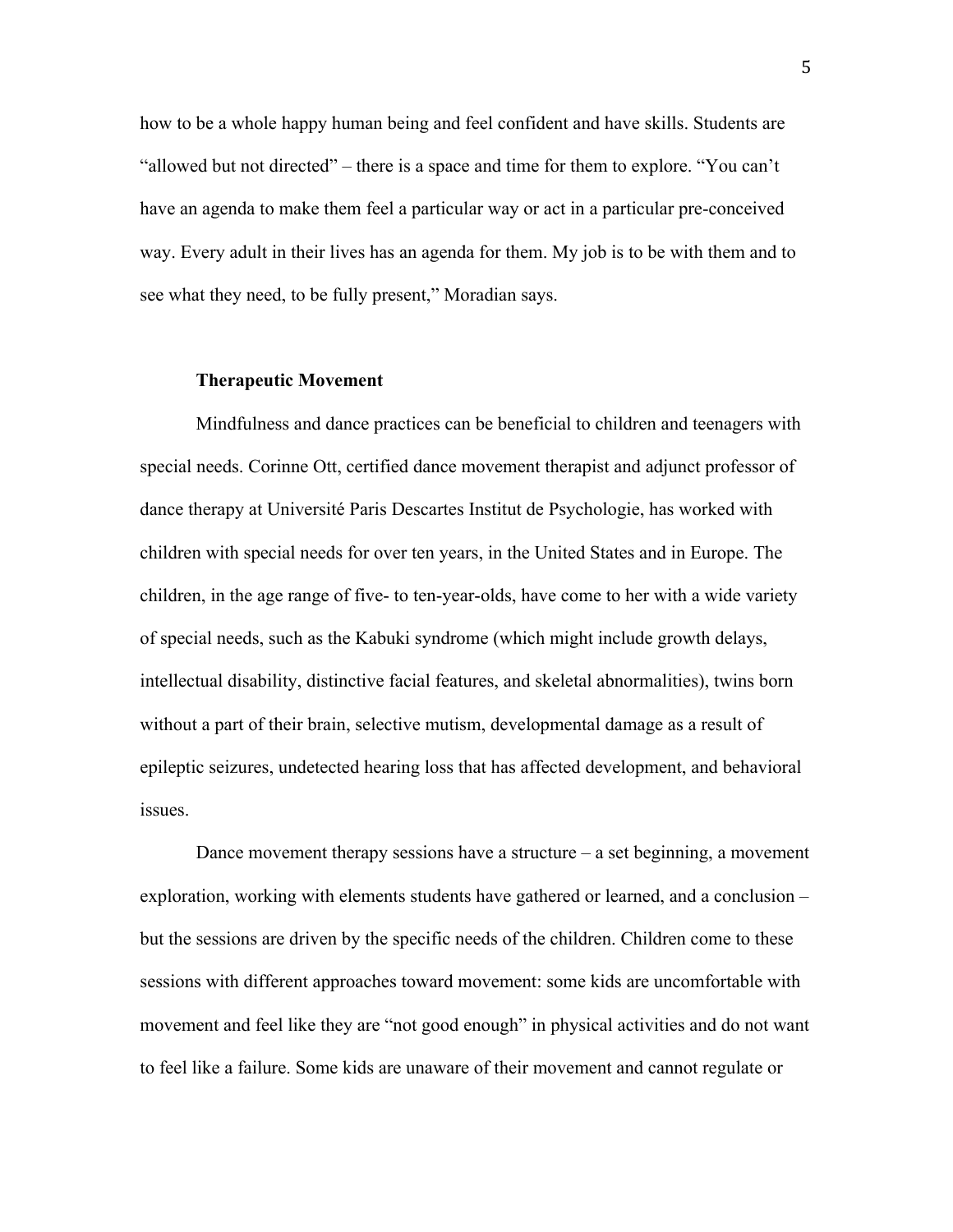direct their movements. Some kids have very fixed movements and are not keen to explore different ways of moving. According to Ott, the latter is a growing problem also in neurotypical kids: children do not go outside and just play and explore and as a result have a limited range of different movements available to them.

"The students have a lot of self-consciousness about what they can and cannot do. Already from a very early age children know they cannot do certain things, certain movements, and they feel very bad about it," Ott notes. Ott helps them by breaking the movements down: frequently the issue is not the movement itself but the fact that the children have never been taught how to perform certain movements. For example, if students have problems with climbing, Ott shows them how to place and move the feet. Dance movement therapy session help students with activities like skipping on one foot, jumping over objects, crawling, feeling comfortable moving on the ground, jumping rope, hitting a ball back, tying a knot. All of these activities are not simple and are asking for coordination and control of movement. Ott recounts one case: "One of the participants, an eight-year-old, had pretty severe learning disabilities, cognitive difficulties, but was very social. She was not able to do any movements and coordinate the movements and was in denial about movement. My goal with her was to have an overall better mastery of movement. She had no stamina – lifting her arms up felt immediately tiring. After four years of working together – she was also taking ballet classes at the same time – she choreographed a dance." This example demonstrates new movement confidence and ability that the student had gained.

Playing out storybooks, such as the story of Tarzan, in movement, is an activity that children enjoy as it engages their imagination and helps them find different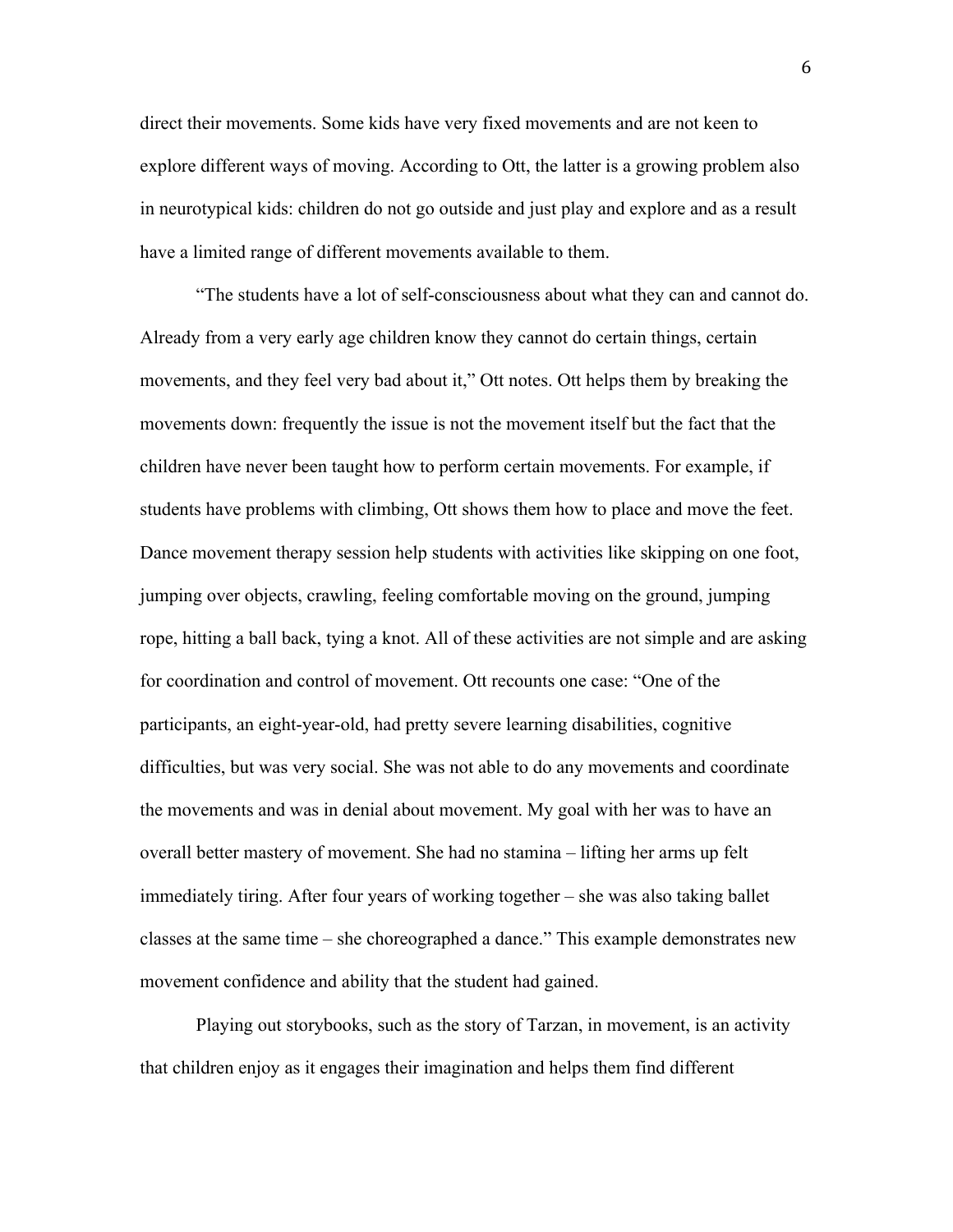movements in a fun way. Another exercise Ott likes to do is asking the participants to mirror each other's movement. "A lot of the kids these days are about me, me, me. To sit quietly and follow someone else's movement is hard for people," she said. "I also teach them where their eye focus is, where their gaze goes. I help them relax. In dance movement therapy sessions, there is no peer pressure, no expectations placed on them. We do guided meditations and breathing techniques. We work with taking a break, slowing down, controlling impulsivity," she notes.

For the kids to open up and communicate their emotions through movement takes longer, Ott points out. Building trust with the facilitator takes time. "The kids show their inner world to you. There aren't that many places where kids can show how they feel. Even at home things can be very codified. At school, it is about learning, performance, and competition. I feel very privileged to do this work, to feel the trust of the students," she said.

In a group session, a dance movement therapist can help students with social skills, being able to share the space, to not dominate, and to learn how to take turns. With teenagers, the focus could be on putting together a dance routine rather than playing and exploring movement. "I let them choose the music; we jam to it, and then I help them identify movements that they did that were nice and I help them put these together. To feel free enough to jam to a song, that is already hard for many people. To remember and to rehearse movement – these are big tasks as well. People find it hard to practice – they want to be good at something right away. The idea of having to perform in front of other people gets them to pull themselves together; they focus on it," Ott says. Across all levels, students develop awareness of the body and movement.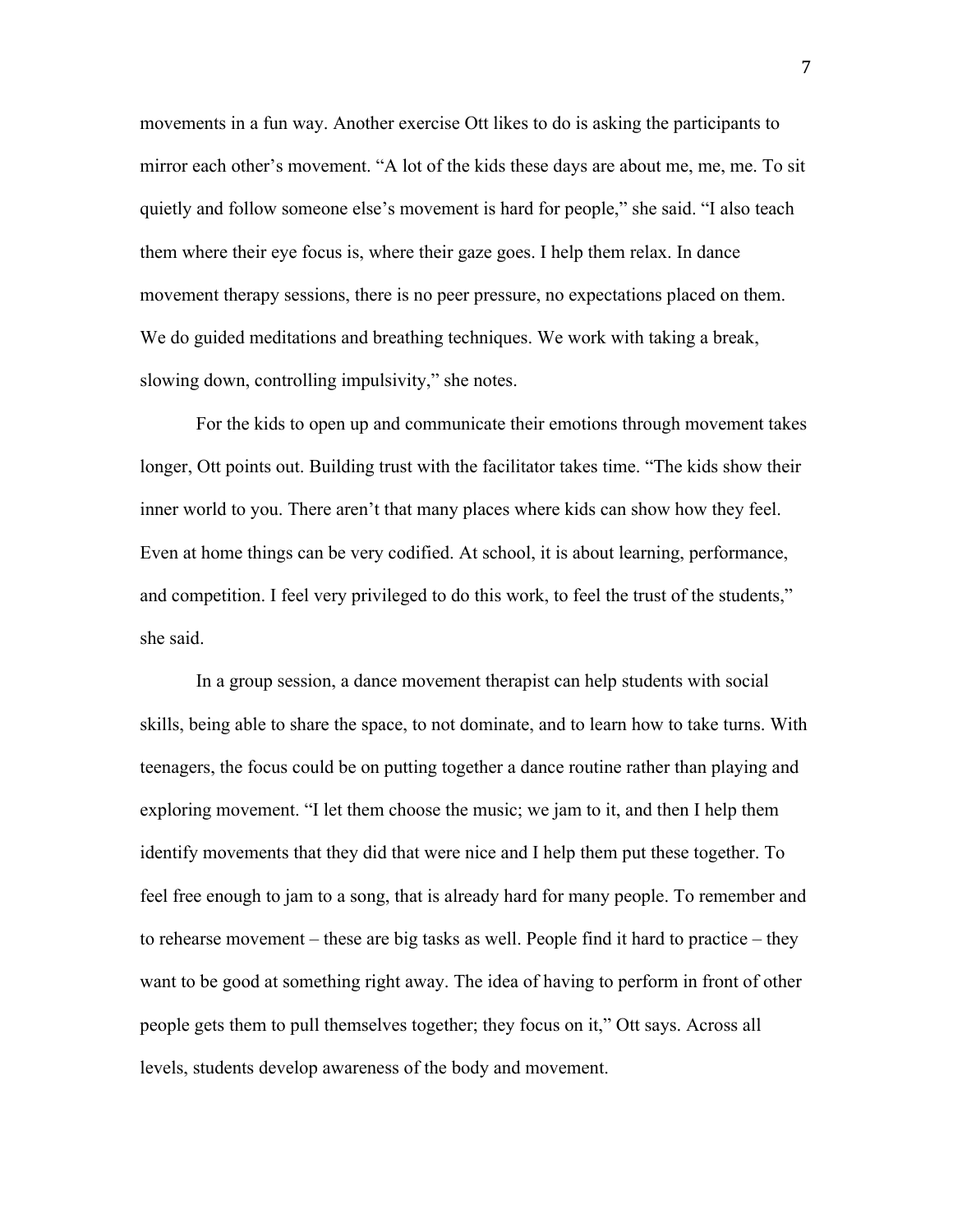# **Creative Movement and Choreography**

Movement explorations can be beneficial for children of different ages and experiences with movement. Hillman et al note that "physical activity and aerobic fitness have been shown to have positive implications for children's cognitive performance and brain structure and function. […] The findings indicate that daily physical activity or higher aerobic fitness is related to greater volume and integrity of brain structure, efficient and effective brain function, and superior executive control."<sup>8</sup> "Childhood health behaviors have implications not only for cognitive and brain health but also for scholastic performance and educational attainment," Hillman et al suggest.<sup>9</sup>

Creative movement or creative dance is one way in which students can practice moving their bodies and using their imaginations and playfulness. In a creative movement class, students are not asked to master and perform segments of choreography or learn a particular position for their feet and arms. Rather, they explore small and big movements, moving in space, using different types of energy and speed, making shapes with the body, interacting with other movers. They might be acting out imaginary scenarios through movement. Dancer and author Connie Bergstein Dow points out, "Evidence is mounting about the benefits of movement in the learning process. Creative dance is the perfect vehicle for enhancing the mind-body connection in young children and an important part of early education."10 Dow suggests that in creative movement classes, children learn skills that are helpful in other realms of life: "Creative movement gives children opportunities to move in new ways and helps them learn that there can be more than one solution to a question, a problem, or a task."<sup>11</sup> "Movement allows young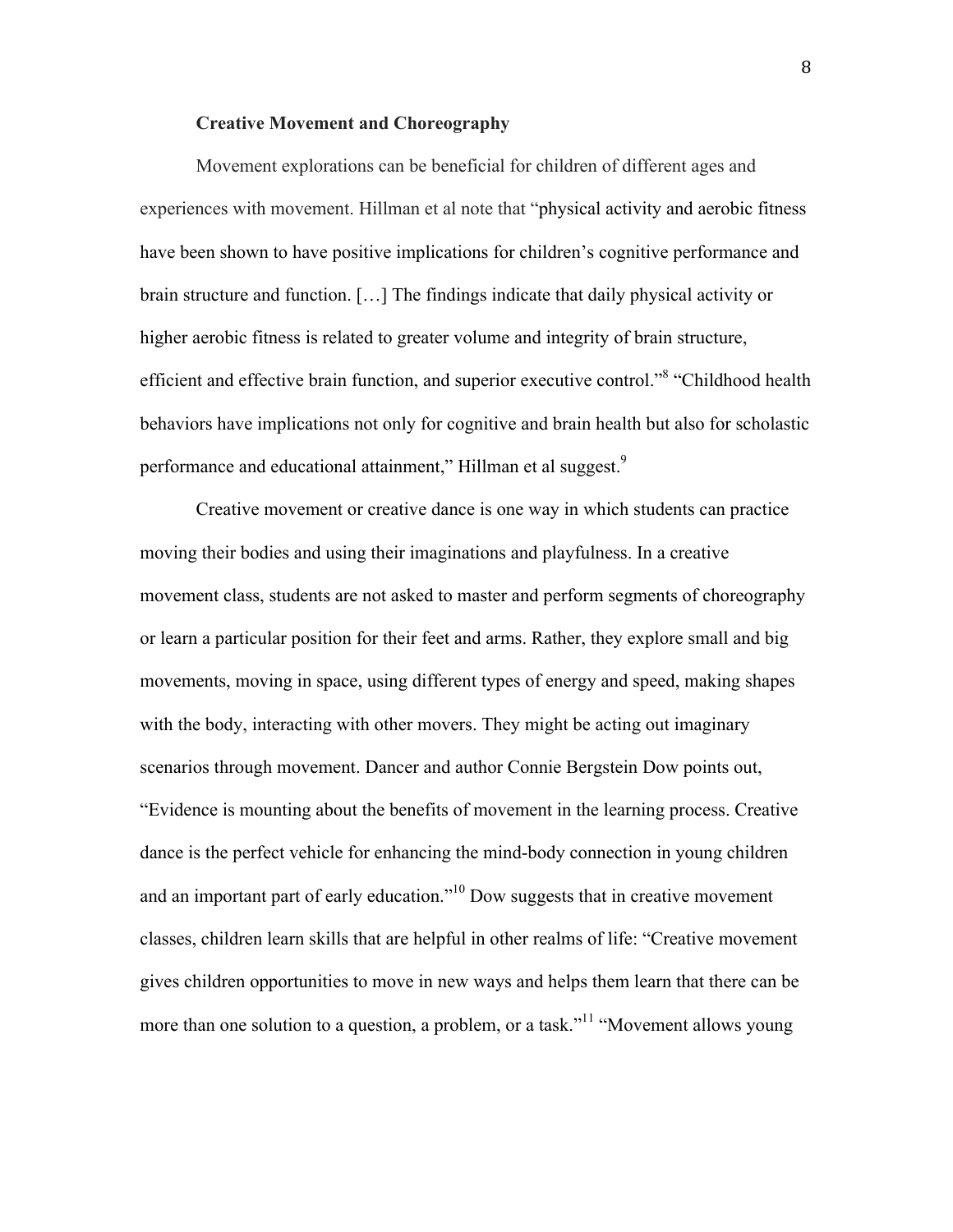children to approach tasks through the body, or kinesthetically, and come up with new questions, new answers, and innovative solutions," Dow adds. $^{12}$ 

Students who are interested in dance do not often get to practice their creativity in movement in class settings. "Creative movement" in the United States context is typically seen as a movement class for little kids – a class they take instead of a technique class. It is usually offered for pre-K and grade school ages. Ballet expects kids to start training at the age of 7 or 8 and the focus moves to mastering technique rather than exploring movement. Ballet does not encourage improvisation or creating choreography. Ballet, jazz, and tap classes are often seen and taught as competition dances.

Ellen Robbins, in her 70s and based in New York, is one of the few teachers who emphasizes improvisation and composition in working with children and asks kids to make up their own dances from the age 5 on. She has been teaching modern dance to children since the 1970s. Her students dance to music, design their own costumes, and invent a title and a title card illustration for each dance. In Robbins' class, students learn how to "translate ideas and sounds into movement, how to tell a coherent story with their bodies."13 She offers students descriptions that generate mental images. In dance writer Marina Harss's words, "she has a knack for tapping into the creativity of her students while painlessly introducing the rudiments of music theory and compositional structure through exercises that feel more like intricate games than like lessons."14 Even five-yearolds have a chance to make up their own dances – by the time they are teenagers they are composing group works across several arts and put on a show with costumes, music, and professional lighting at New York Live Arts in Chelsea. Robbins' goal is not necessarily to develop professional dancers but to "give them tools to make their own artistic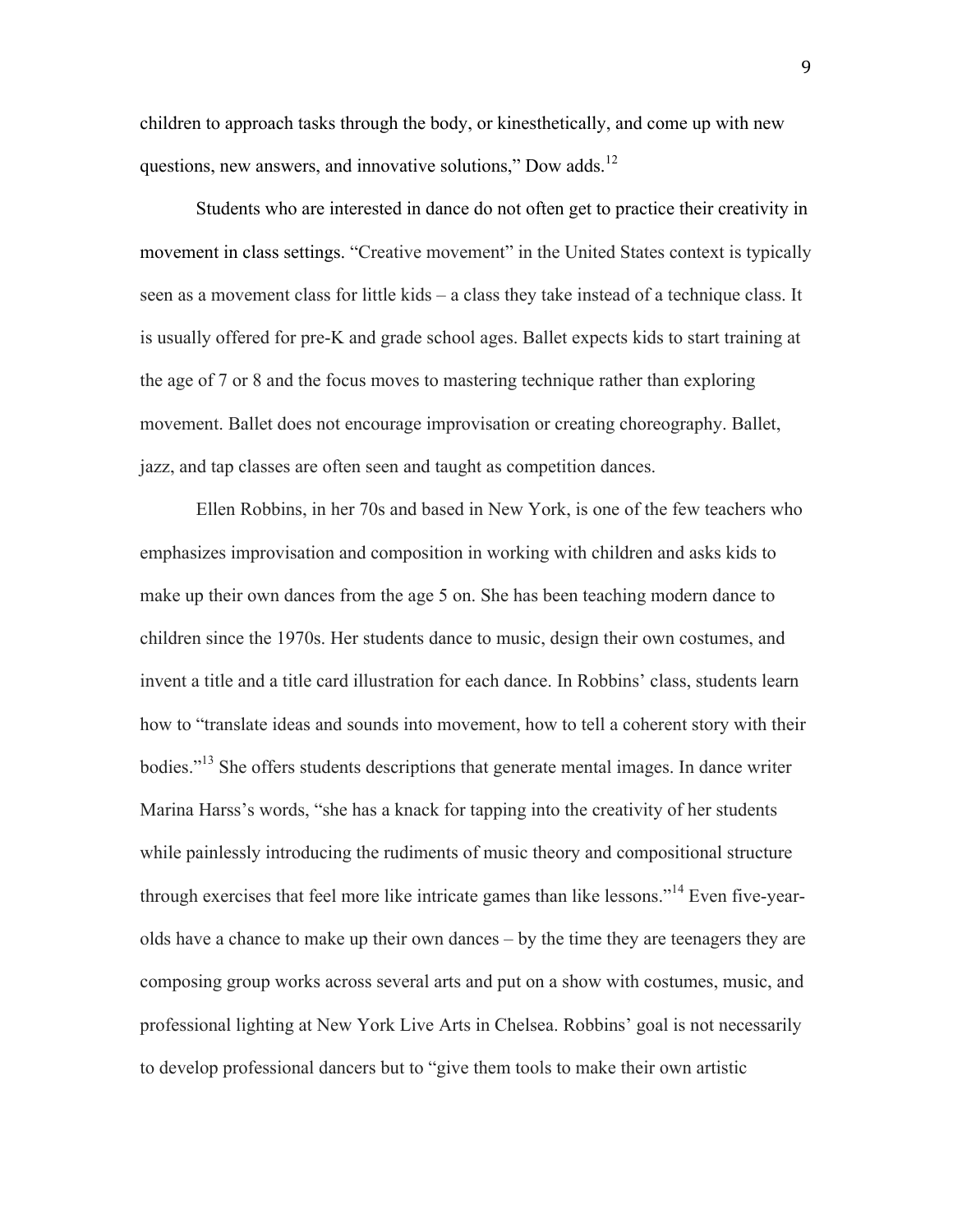choices. They also learn to give and receive constructive criticism."<sup>15</sup> Studying a particular technique is not the aim: "I try to get them to understand their bodies as Mother Nature put them together."<sup>16</sup> Having studied with modern dance masters Erick Hawkins, Mary Anthony, and Pearl Lang, Robbins never felt like she needed to adhere to one particular style in her teaching. In Harss' words, "the students develop their own ways of moving, listening to their bodies and integrating styles they learn in other dance classes or see on YouTube: ballet, Broadway, even Pina Bausch."<sup>17</sup> Students will develop their own artistic signature.

For teenagers, dancer, educator, and author Susan Bauer has created a somatic curriculum for teaching body-mind awareness, kinesthetic intelligence, and social and emotional skills. In her impressive and path-breaking account *The Embodied Teen* (2018), Bauer offers a plethora of awareness exercises and movement explorations to develop "kinesthetic intelligence that includes attention to students' subjective experience – their inner sensations, emotions, and perceptions."<sup>18</sup> She notes, "Adolescents need structured and experiential means to develop a level of comfort with their own bodies. This includes a clear context to learn about their bodies and develop a healthy body image and self-perception. They also need to be seen and appreciated for *who they* are, not just for what they can accomplish."<sup>19</sup>

Bauer's is the first and most thorough account to date dedicated to bringing awareness of somatic methods to school curricula for adolescents. She convincingly shows the value of somatic awareness methods (such as Authentic Movement, ideokinesis, dance improvisation, and experiential anatomy) for teenagers' holistic health and development. The account offers a systematic curriculum and abundant clearly

10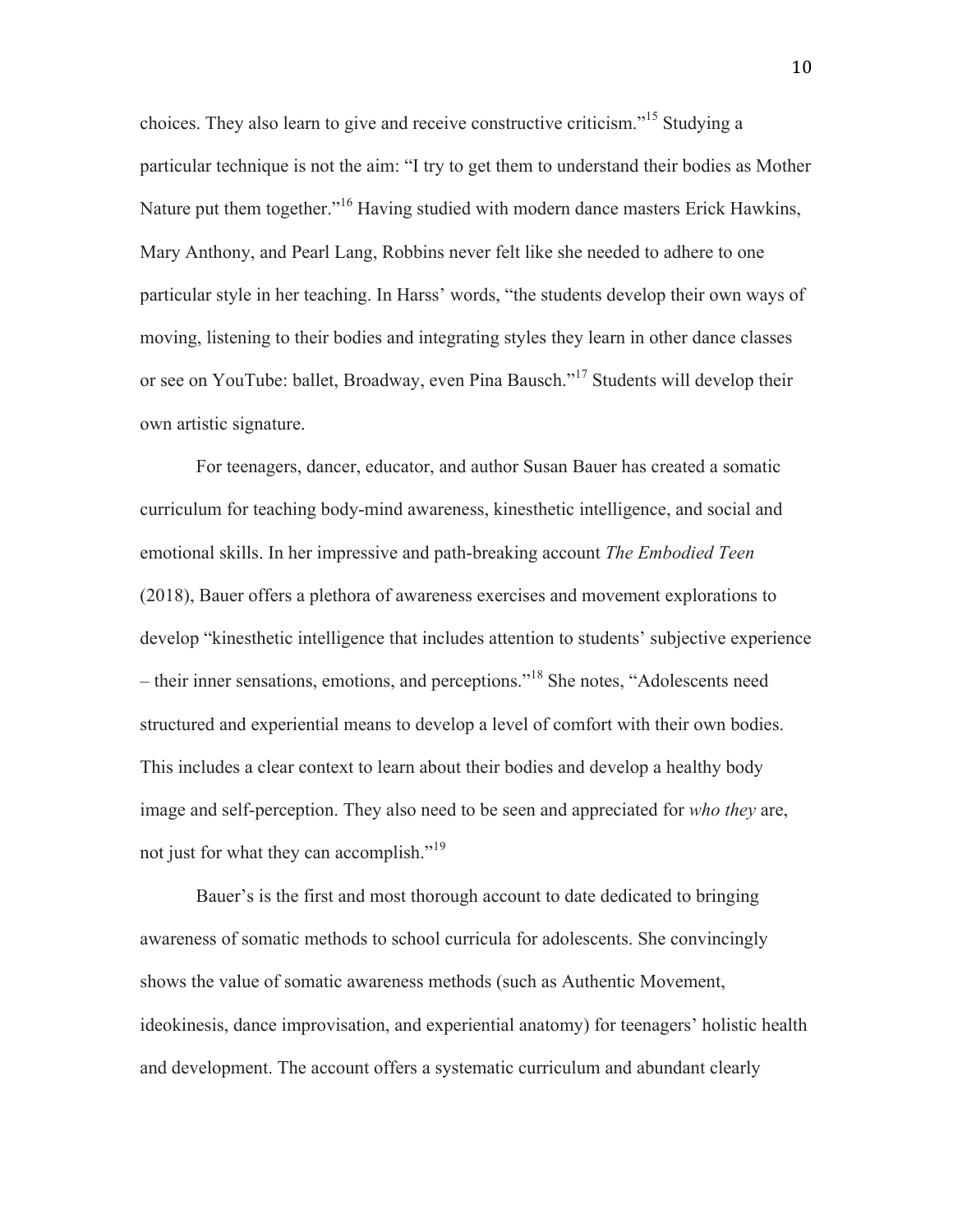organized and well-explained exercises for exploring movement, the skeletal system, the joints, the proprioception, touch, the organs, the fascia, balance, and breathing, among many other topics. Written with teenagers in mind, this account also has many lessons to offer to adults.

# **Parents and Kids Dance**

One type of class that I teach is a dance class for parents and kids. We do simple choreography together and there is a lot of time for free improvisation. I draw from my experience as an instructor of Nia dance, a practice that blends dance arts, martial arts, and healing arts. In the mother-daughter classes, we play out imaginary scenarios: for example, we might imagine that we are moving about with an imaginary wand and make miracles happen around us. Parents and kids dance together, sometimes next to one another, sometimes facing one another. They could be mirroring each other's movements. Kids might dance together in one group and the parents amongst themselves. Occasionally, if the participants are willing, I ask the kids to dance with someone else's parent.

After one class, a mother in her early 40s came up to me with her teenage daughter. "I don't have the best relationship with my daughter right now. It has been difficult for both of us because my daughter resists the new partner I am dating because he is not her father," she said. Toward the end of the class, as a cool-down for an hour of vigorous movement, I asked the mothers and their kids to give each other 14 hugs. I encouraged them to find 14 different ways of hugging and to stay in the hugging poses for a little bit. For example, a child could hug the mother's leg or the two could put their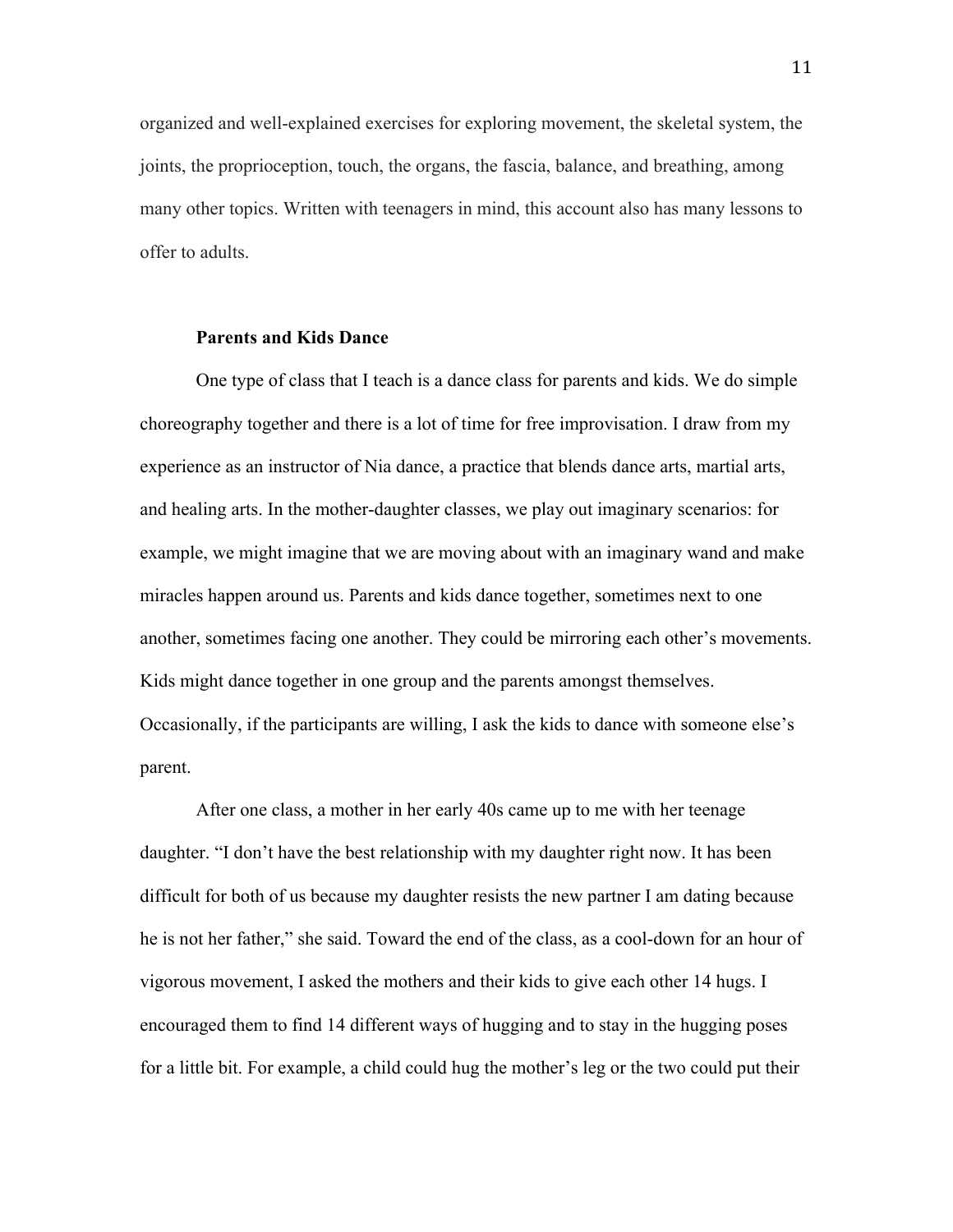backs together and reach for each other's waist. They could hug each other while bent over. The mother who had come up to me said, "When we were doing the 14 hugs, there was a connection between me and my daughter. I felt more at peace."

Movement offers a way to connect differently. Sometimes we do not want to or find it challenging to talk in words. We sometimes do not know where to begin in order to tackle difficult topics. When we move together, some of this discomfort can start to melt and transform. The difficult situation will not necessarily disappear but movement can pave the path for a conversation: it can soften something inside of us. When we dance together – parents and kids – we deepen relationships.

Adriana Samaniego, one of the participants in my mother and daughter dance classes, noted that these classes would be beneficial to young adults especially if they are self-conscious or shy. She said, "Teens are constantly on their phones or laptops. Somatic dance classes would help them reconnect with others and with their own body. Teens are also facing mind and body changes. These classes could possibly help them release stress, unravel bundled-up energy and just simply move without pressure like classic dance classes." She added, "The class did create an unconscious bond. It felt natural and not forced. This class would be great for tense mother/daughter relationships or fractured relationships."

Valentina, Adriana's 14-year-old daughter, said that she loves to dance because it makes her feel free and she can do what she wants with her moves. She enjoys the freedom of movement she experiences in these classes while in other classes she is told what to do. She said, "I love dancing with my mom because it's making a connection with my mom and with my mom and the other children and adults – it makes me discover

12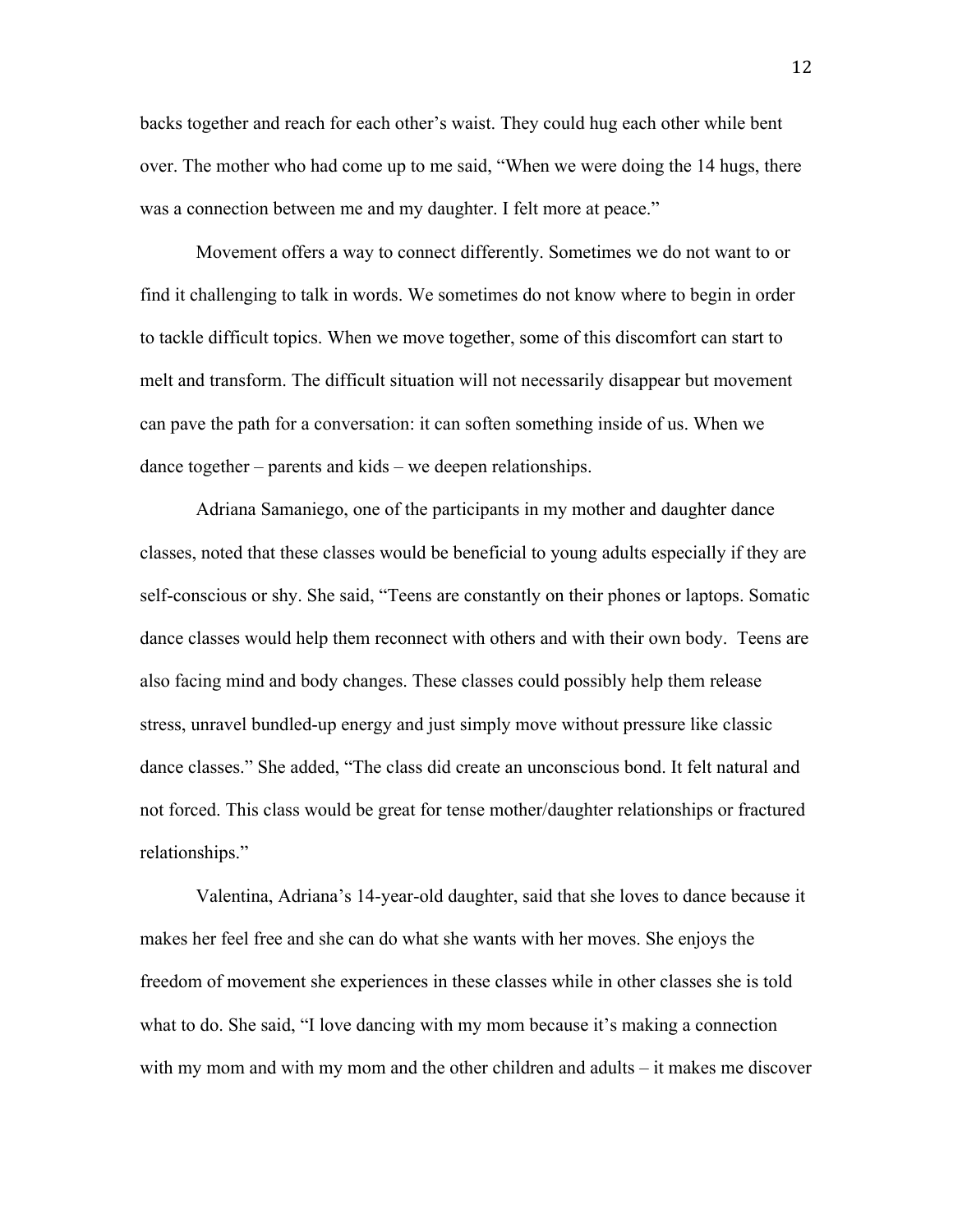them by dance." After the classes she feels relaxed and she has energy. "I think dance classes can impact my other activities because when I do them I have a lot more ideas. I remember one time just after your class I had an idea for a story. I didn't have any clue as to what my story could talk about and how to proceed, but you helped me," she pointed out. These kinds of classes would help students in their projects or "if they feel sad because the classes could help them be happy or feel alive and have energy."

# **Conclusion**

During the global pandemic of COVID-19, social relationships have taken a blow. Our abilities to dance and move together have been hindered. A generation of "Zoom freshmen" have not even really gotten to know their classmates because the classes have been mostly conducted online, with limited possibilities of interaction between students under circumstances where they can get to know themselves and build trust and mutual interests both inside and outside of the classroom setting. Movement classes online add more online time to the schedule that is already full of online activities. However, dance and movement does give a boost, makes us feel better emotionally and physically. Children and teenagers, as well as their parents and educators, can benefit from movement practices that include a mindful, somatic, or creative element. When we move with joy and curiosity about our sensations and movements, we feel more whole, engaged, aware, and confident. $^{20}$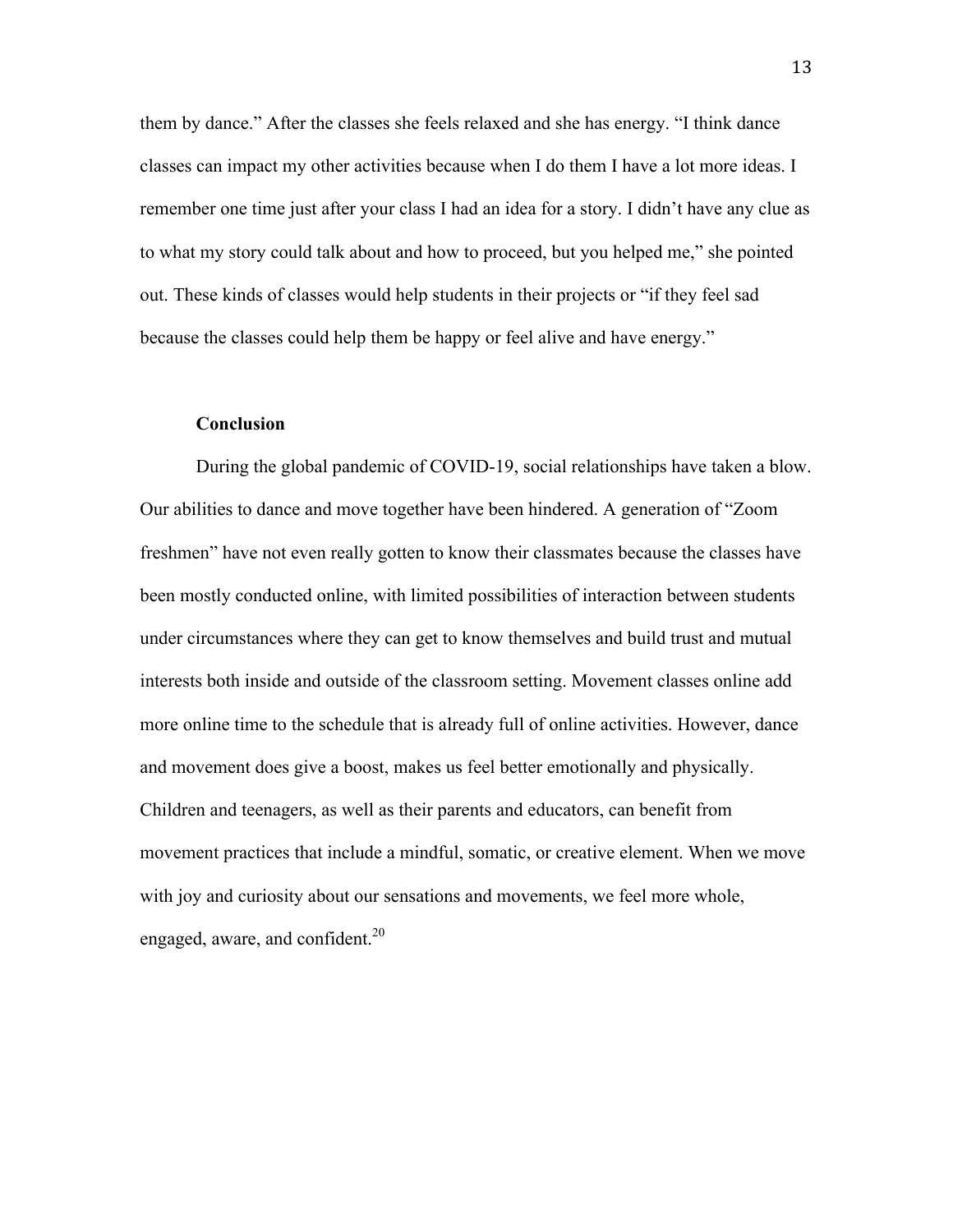# **References**

<sup>2</sup> Saumaa H. Somatic Practices: Going Beyond the Classroom to Build Resilience and

Gain New Insights. Alternative and Complementary Therapies 2020; 26; 3: 106-108.

<sup>3</sup> Zelazo, P.D. Lyons K.E. Mindfulness Training in Childhood. Human Development 2011; 54; 2: 61-65.

 $<sup>4</sup>$  Ibid.</sup>

 $<sup>5</sup>$  Hart, J., Bruning, K., Smith, D. et al. Roundtable Discussion: Training Youth in</sup>

Mindfulness Leads to Critical Coping Skills, According to Mental Health Professionals.

Alternative and Complementary Therapies 2021; 26; 6: 233-238.

 $6$  Ibid.

<sup>7</sup> ShinGaia Yoga. http://www.shingaia.com/

<sup>8</sup> Hillman, C.H, Khan N.A., Kao S-C. The Relationship of Health Behaviors to Childhood Cognition and Brain Health. Annals of Nutrition  $\&$  Metabolism. Vol 66, 6<sup>th</sup> Hydration for Health Scientific Conference July 1-2, 2014, Evian, France: Proceedings (2015): 1-4.  $9$  Ibid.

 $10$  Dow, C. B. Young Children and Movement: The Power of Creative Dance. YC Young Children 2010; 65; 2: 30-35.

 $11$  Ibid.

 $12$  Ibid.

 <sup>1</sup> Saumaa H. Dance Therapeutics: Movement as a Path Toward Healing. Alternative and Complementary Therapies 2019; 25; 5:238-240.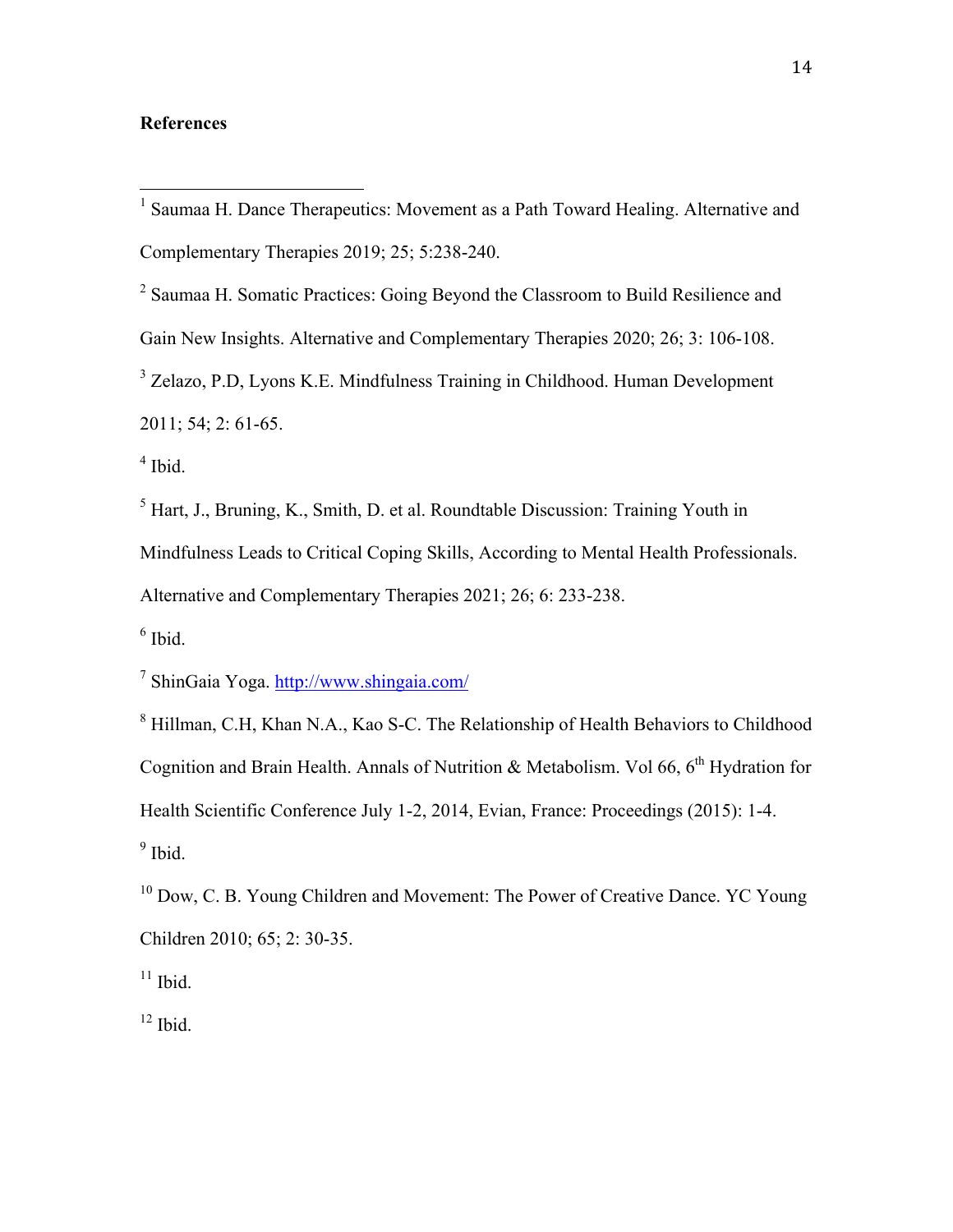<sup>13</sup> Harss, M. "In Each Child, an Inner Choreographer." The New York Times. Dec 3, 2015. https://www.nytimes.com/2015/12/04/arts/dance/in-each-child-an-innerchoreographer.html. Accessed on Feb 6, 2021.

 $14$  Ibid.

 $15$  Ibid.

 $16$  Ibid.

 $17$  Ibid.

<sup>18</sup> Bauer, S. The Embodied Teen: A Somatic Curriculum for Teaching Body-Mind Awareness, Kinesthetic Intelligence, and Social and Emotional Skills 2018. Berkeley, CA: North Atlantic Books.

 $19$  Ibid.

<sup>20</sup> Dance Education Lab (www.danceedlab.com), Kids & Teens classes through Alvin Ailey School (https://www.alvinailey.org/extension/kids-teens), Children and Teen Program at Mark Morris Dance Group (https://markmorrisdancegroup.org/dancecenter/the-school/children-and-teens/), educators such as Susan Bauer (https://susanbauer.com/), Ann Moradian (http://www.shingaia.com/), and Hiie Saumaa (https://www.hiiesaumaa.com/) as well as local yoga studios are among resources for movement classes for younger populations.

**Hiie Saumaa, PhD** (Columbia)**,** is a dance writer and movement educator. She writes about dance, somatics, embodied knowledge, health, creativity, and imagination. In 2018- 2019, she was an inaugural fellow at Columbia University's Institute for Ideas  $\&$